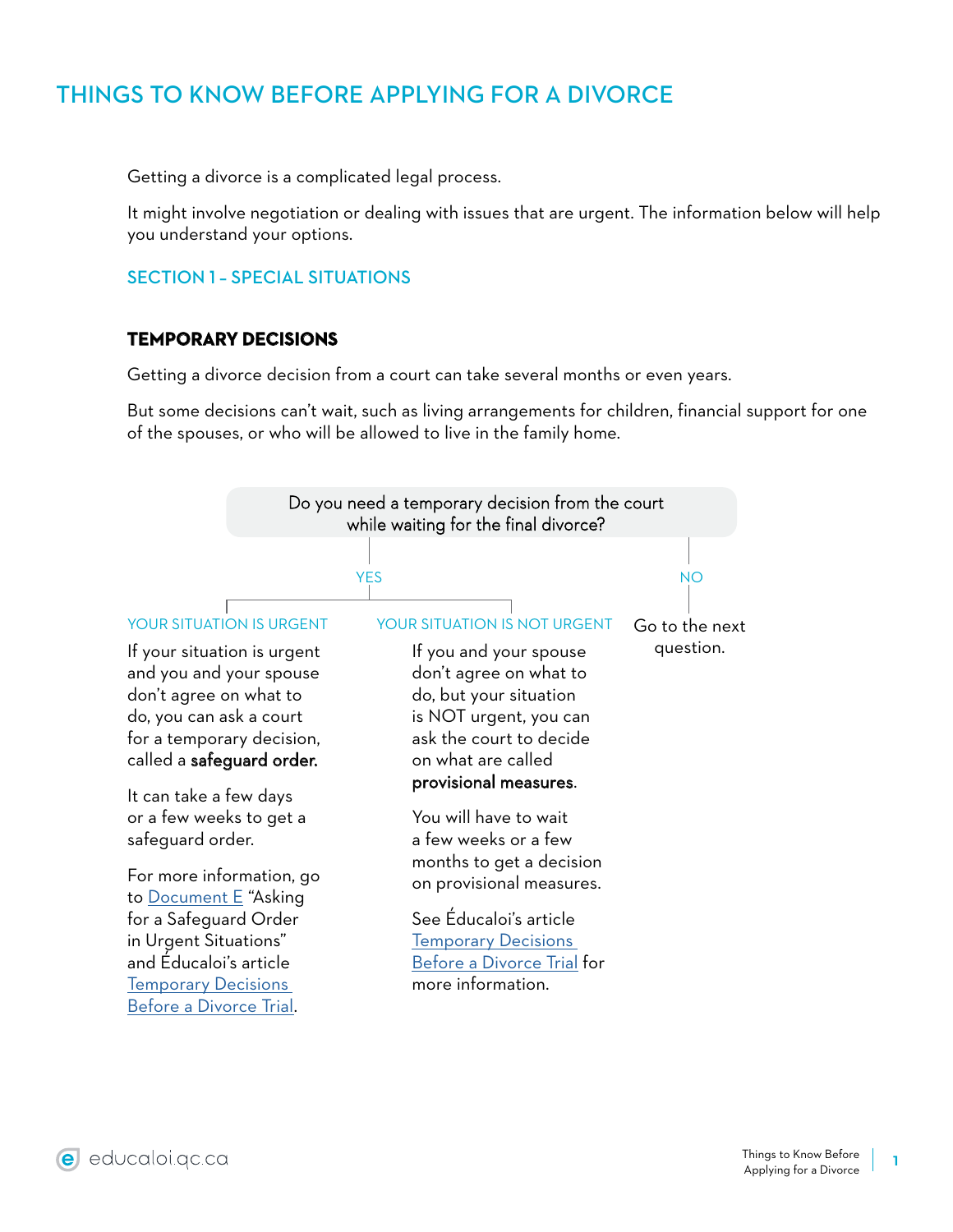## CHANGING A DIVORCE JUDGMENT

If you are already divorced, it is possible that your situation, or the situation of your ex-spouse or your children, has changed.

If so, you can ask the court to change its decision about spousal support or parenting time with children.



**›** [Using the SARPA Administrative Service to Change](https://educaloi.qc.ca/en/capsules/changing-child-support-using-the-sarpa-service/)  [Child Support Payments](https://educaloi.qc.ca/en/capsules/changing-child-support-using-the-sarpa-service/) 

#### SECTION 2 – GOING TO COURT VERSUS NEGOTIATING

Going through a divorce trial isn't the only way to get a divorce and settle issues resulting from a breakup. Sometimes, it's better to negotiate with your spouse and come to an agreement that meets your needs and your children's needs, if you have children.

Here are a few of the differences between these options.

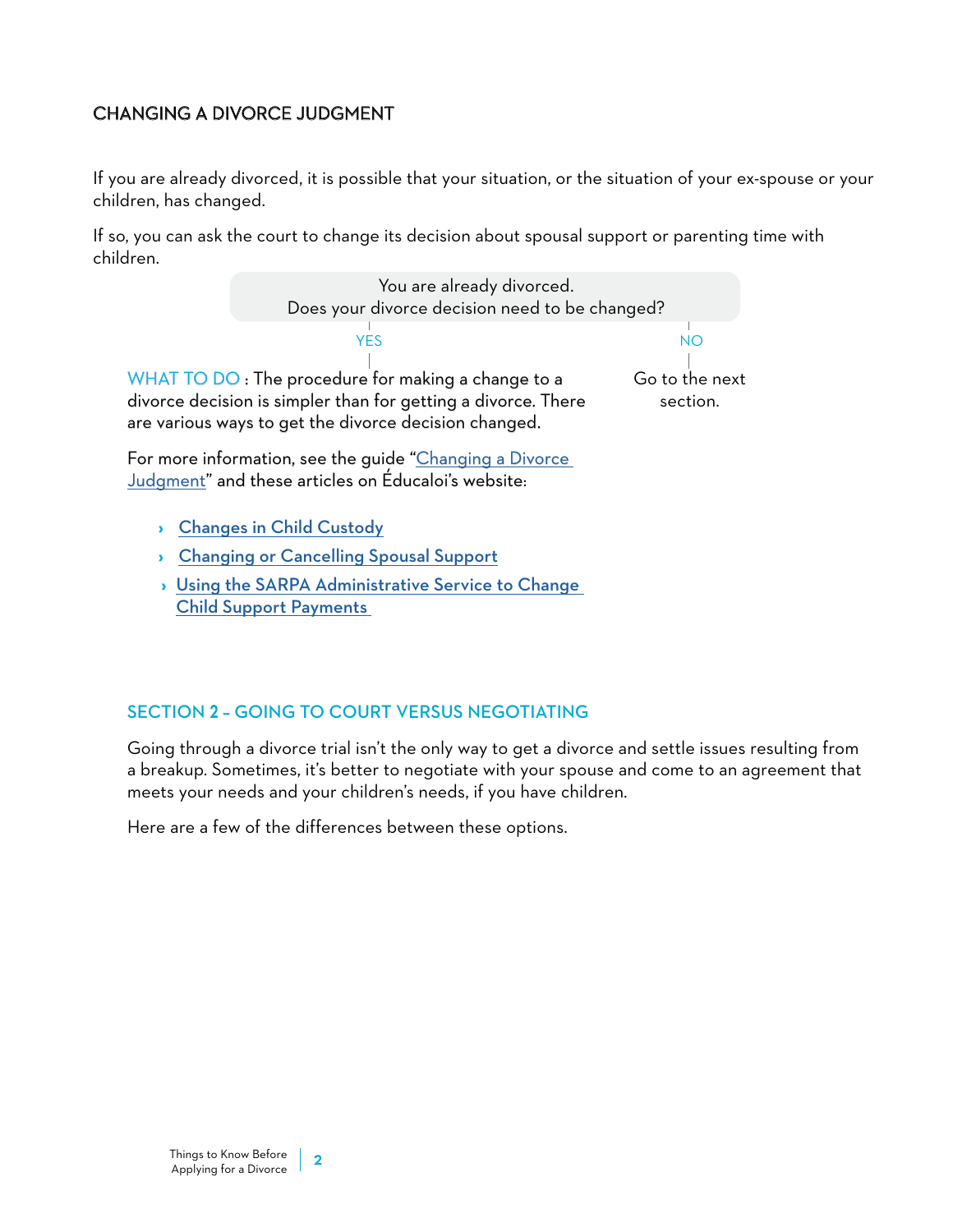|                                                                | <b>DIVORCE TRIAL</b>                                                                                                                                                            | <b>DIVORCE BY AGREEMENT</b>                                                                                                                                                                                                                                                         |
|----------------------------------------------------------------|---------------------------------------------------------------------------------------------------------------------------------------------------------------------------------|-------------------------------------------------------------------------------------------------------------------------------------------------------------------------------------------------------------------------------------------------------------------------------------|
| What is it?                                                    | You begin by applying for a<br>divorce.<br>During the court case, your spouse<br>can argue against what you are<br>asking for.                                                  | You and your spouse can agree on<br>issues resulting from the divorce<br>without having to go through a<br>court trial.<br>However, after you reach an<br>agreement, the court must<br>approve it. This is called<br>"homologation."                                                |
| Usually the<br>better option<br>if                             | there is little chance you<br>and your spouse can reach an<br>agreement.<br>This is the case, for example, if you<br>are not speaking to each other or<br>if there is violence. | you feel that you and your<br>spouse can reach an agreement.                                                                                                                                                                                                                        |
| Who decides<br>on the issues<br>resulting from<br>the divorce? | The court<br>You don't know in advance what<br>the court's decision will be. You<br>can't predict the result.                                                                   | You and your spouse (usually)<br>You can't predict what will happen<br>during the negotiations, but you<br>can accept or refuse to enter into<br>an agreement.<br>Good to know! The court<br>can change or refuse your<br>agreement if, for example, it<br>doesn't respect the law. |
| Amount<br>of time for<br>getting a<br>divorce                  | Longer<br>Several months, sometimes a few<br>years.                                                                                                                             | <b>Shorter</b><br>A few weeks to a few months.                                                                                                                                                                                                                                      |
| Cost                                                           | Usually higher.                                                                                                                                                                 | Usually lower.                                                                                                                                                                                                                                                                      |
| <b>Stress</b>                                                  | Higher<br>A trial is stressful, even for<br>experienced lawyers.<br>It's also stressful for children if<br>they have to come to court.                                          | Lower<br>Negotiations take place outside<br>court.<br>The children aren't usually present.                                                                                                                                                                                          |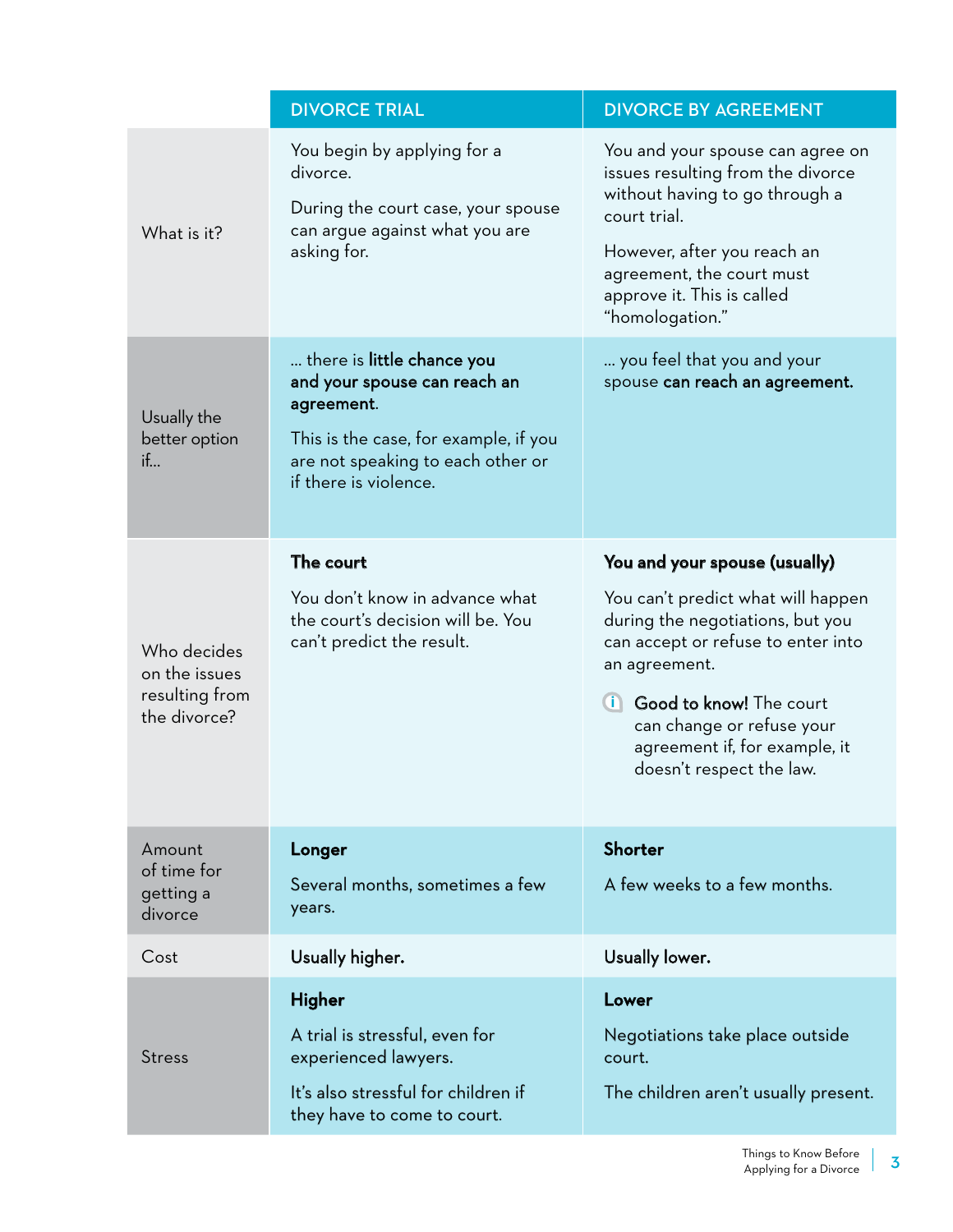## DIVORCE TRIAL **DIVORCE BY AGREEMENT**

|                           | Be prepared for the unexpected.                                                                                                            | Don't rush things.                                                                                                                                                                                              |
|---------------------------|--------------------------------------------------------------------------------------------------------------------------------------------|-----------------------------------------------------------------------------------------------------------------------------------------------------------------------------------------------------------------|
| Warning!                  | It's impossible to know the result<br>of the court case in advance.                                                                        | Agreeing to just anything to get a<br>quick divorce is not a good idea.                                                                                                                                         |
|                           | There could be some surprises,<br>even if you think you have an<br>excellent chance of getting what<br>you asked for.                      | Keep in mind that the agreement<br>must meet your needs. Also, it<br>must be realistic, so that you and<br>your spouse will be able to respect<br>it.                                                           |
|                           |                                                                                                                                            | Take time to get what you want<br>and what you are entitled to. If<br>possible, ask a lawyer to read over<br>the agreement.                                                                                     |
|                           |                                                                                                                                            | <b>i</b> Important! Negotiation is<br>not the best option in all<br>situations. For example, it<br>should be avoided if one<br>spouse has more power in<br>the relationship, or if there is<br>family violence. |
|                           | $\ldots$ negotiate.                                                                                                                        | $\ldots$ go to trial.                                                                                                                                                                                           |
| It is never to<br>late to | Sometimes negotiating gets easier<br>with time. You can negotiate with<br>your spouse at any time, even the<br>morning of the court trial. | You can always go to court if the<br>negotiations aren't working.                                                                                                                                               |
|                           | If you agree on some of the issues<br>involved, you can ask the court to<br>approve your agreement.                                        |                                                                                                                                                                                                                 |
|                           | Then, on the day of the court trial,<br>you only present arguments on the<br>issues you still disagree about.                              |                                                                                                                                                                                                                 |

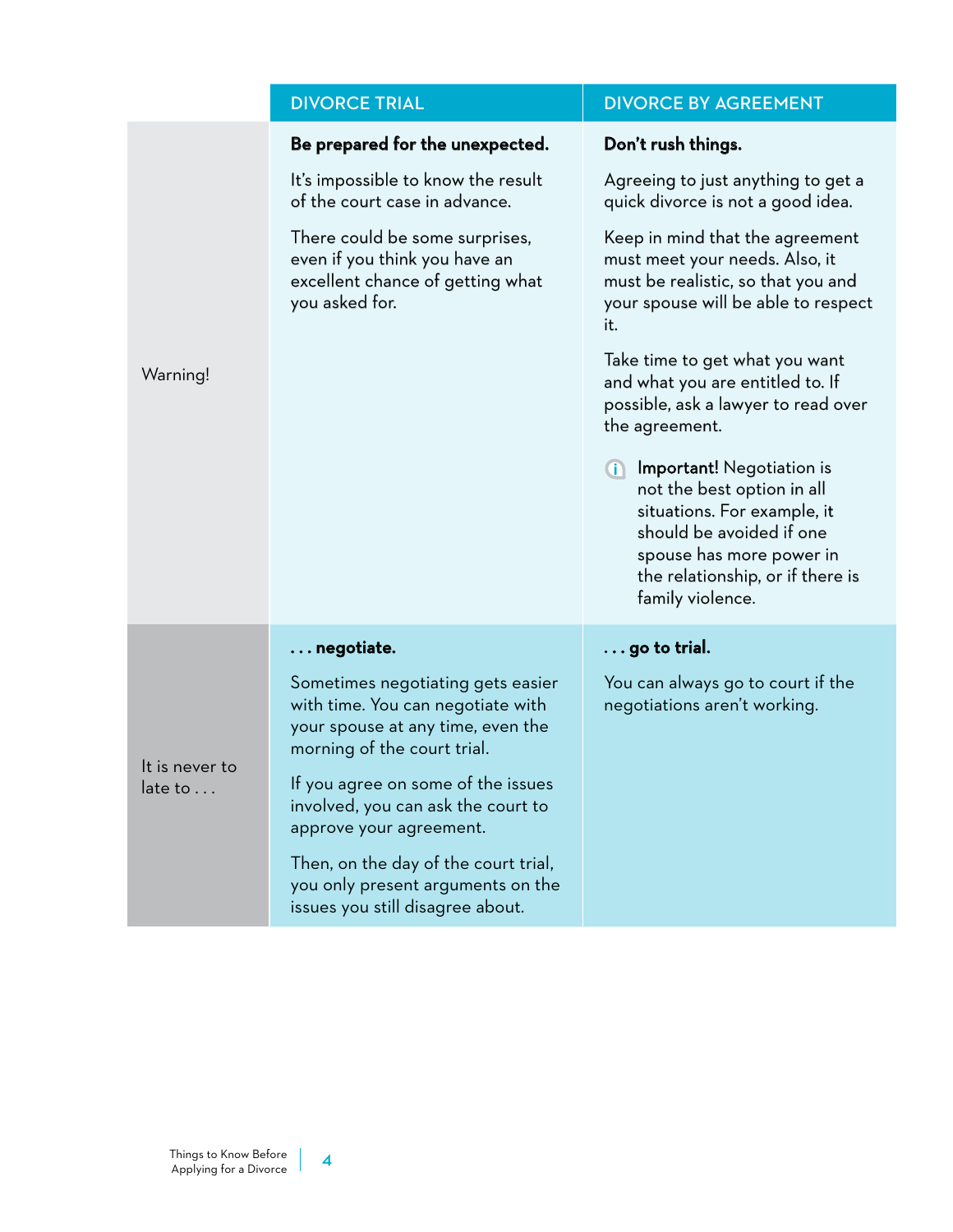|                              | <b>DIVORCE TRIAL</b>                                                                                                                                                                                                                                                                                                                    | <b>DIVORCE BY AGREEMENT</b> |
|------------------------------|-----------------------------------------------------------------------------------------------------------------------------------------------------------------------------------------------------------------------------------------------------------------------------------------------------------------------------------------|-----------------------------|
|                              | A mediator is a neutral third person who can help you discuss things with<br>your spouse and reach an agreement.<br>If you and your spouse have a child, you will probably be required to<br>attend an information session on parenting and mediation. You can also<br>participate free of charge in several family mediation sessions. |                             |
| Getting help<br>to negotiate |                                                                                                                                                                                                                                                                                                                                         |                             |
|                              | For more information, visit the website of Justice Québec or see Éducaloi's<br>article Family Mediation: Reaching an Agreement Without Going to Court.                                                                                                                                                                                  |                             |

### SECTION 3 - WITH OR WITHOUT A LAWYER?

You can hire a lawyer to handle all or part of the divorce. You can also apply for a divorce on your own, without a lawyer.

|                               | <b>WITH A LAWYER</b>                                                                                                                                                | <b>WITHOUT A LAWYER</b>                                                                                                                                         |
|-------------------------------|---------------------------------------------------------------------------------------------------------------------------------------------------------------------|-----------------------------------------------------------------------------------------------------------------------------------------------------------------|
|                               | more complicated cases                                                                                                                                              | simpler cases                                                                                                                                                   |
|                               | Examples:                                                                                                                                                           | Examples:                                                                                                                                                       |
| Usually better<br>for $\dots$ | - You and your spouse strongly<br>disagree.<br>-You have children under the age<br>of $18.$<br>-You have a lot of property and<br>money to divide with your spouse. | -Your spouse agrees to negotiate.<br>-You don't have children under the<br>age of 18.<br>-You do not have much property or<br>money to divide with your spouse. |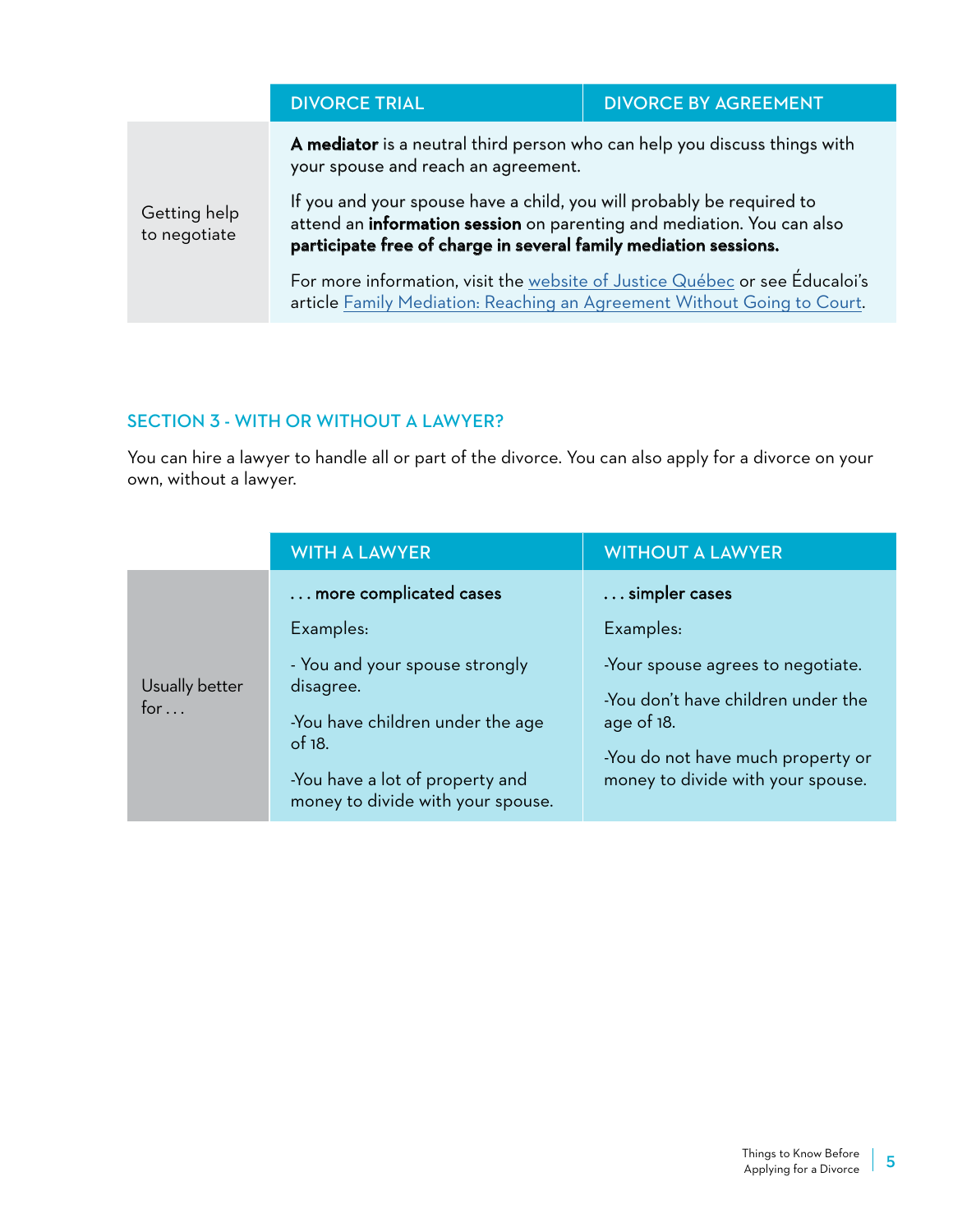|                                    | <b>WITH A LAWYER</b>                                                                                                                                                            | <b>WITHOUT A LAWYER</b>                                                                                                                                                                                                                                                                                                                                                                                                                                                                                                                                                                                                   |
|------------------------------------|---------------------------------------------------------------------------------------------------------------------------------------------------------------------------------|---------------------------------------------------------------------------------------------------------------------------------------------------------------------------------------------------------------------------------------------------------------------------------------------------------------------------------------------------------------------------------------------------------------------------------------------------------------------------------------------------------------------------------------------------------------------------------------------------------------------------|
| Preparation of<br>your file        | Your lawyer prepares the whole<br>case.<br>Most of the time, your lawyer is the<br>one who goes to court.<br>Your lawyer consults you and<br>keeps you up to date on your file. | A divorce is not simpler just<br>because you handle it on your own.<br>You must follow the same steps<br>and rules as if you had a lawyer.<br>So, you must prepare a lot<br>of documents, and go to the<br>courthouse several times.<br>To have a good understanding of<br>the divorce process and the law<br>that applies, you must read parts<br>laws, including the <i>Divorce Act</i> , the<br>Civil Code of Quebec, the Code<br>of Civil Procedure and the rules<br>of practice, which are rules about<br>how courts function.<br>Getting a divorce can take dozens<br>of hours of work, and sometimes<br>even more. |
| On the day of<br>the trial $\dots$ | your lawyer presents your case<br>to the judge.<br>Your lawyer also questions you and<br>any witnesses (other people asked<br>to talk about the case).                          | $\dots$ you must speak to the<br>judge and present your case by<br>presenting evidence to support it.<br>You have to do more than just tell<br>your story.<br>You must also question the<br>witnesses (for example, members<br>of your family).<br>You can't always expect help from<br>the judge. Therefore, you must<br>have a good understanding of the<br>rules. You might decrease your<br>chances of success if you don't<br>present your case properly.                                                                                                                                                            |

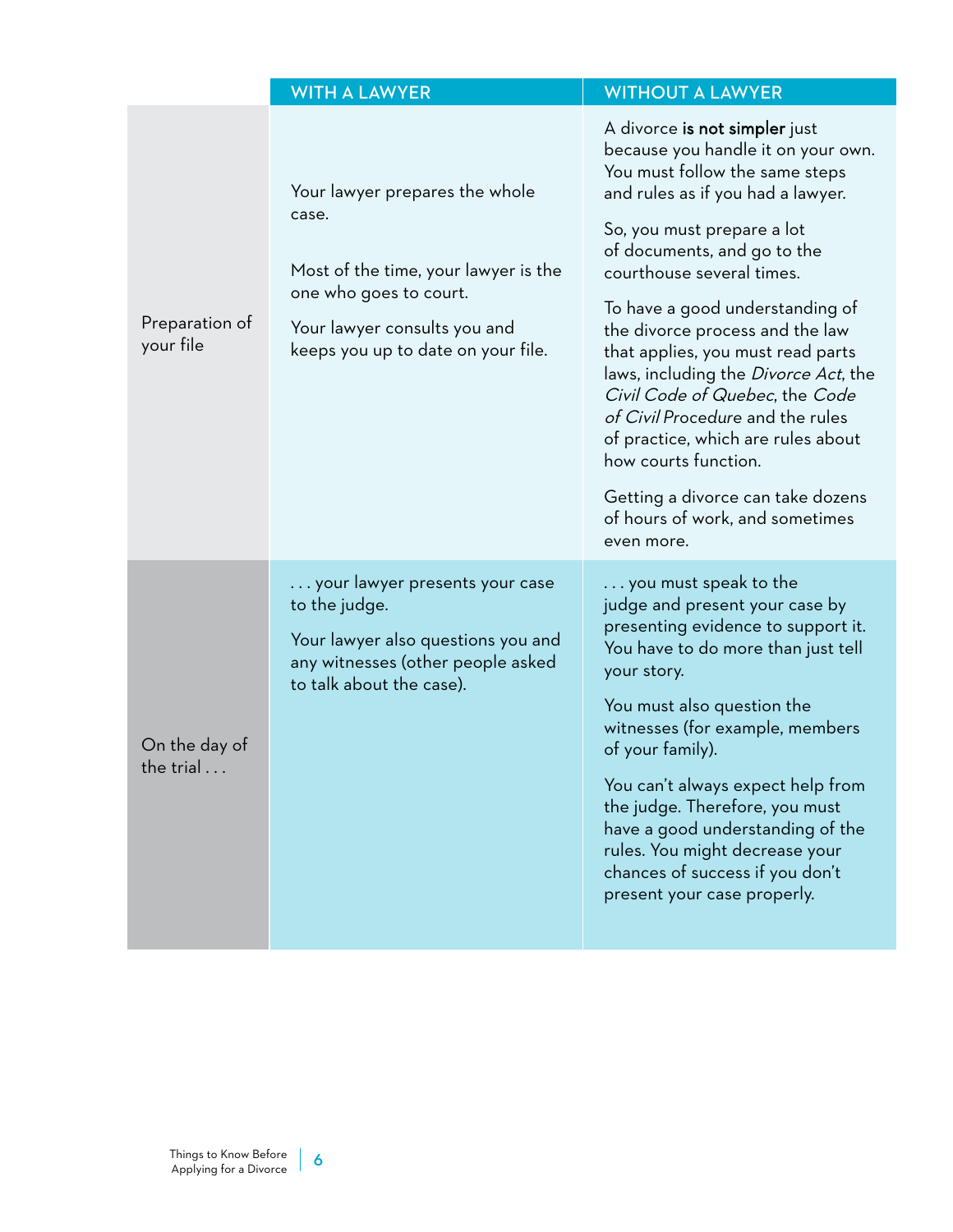|                                                        | <b>WITH A LAWYER</b>                                                                                                                                                                                                            | <b>WITHOUT A LAWYER</b>                                                                                                                                                     |
|--------------------------------------------------------|---------------------------------------------------------------------------------------------------------------------------------------------------------------------------------------------------------------------------------|-----------------------------------------------------------------------------------------------------------------------------------------------------------------------------|
| <b>Stress Level</b>                                    | Lower<br>A court case is stressful even if<br>your lawyer speaks for you.<br>However, you have a professional<br>you can count on.                                                                                              | Higher<br>A court case can be stressful,<br>frustrating and very emotional. You<br>need to stay calm and control your<br>emotions.                                          |
| Communicating<br>with your spouse                      | Your lawyer can speak for you and<br>communicate with your spouse or<br>your spouse's lawyer.                                                                                                                                   | The law says you must cooperate<br>with your spouse throughout the<br>divorce process.<br>You will have to talk to your spouse<br>or your spouse's lawyer several<br>times. |
| Costs                                                  | Higher<br>It will cost you a few thousand<br>dollars.                                                                                                                                                                           | Lower<br>You don't have to pay a lawyer.<br>However, you do have to pay court<br>costs and other fees.                                                                      |
| Getting a<br>lawyer's help<br>for some of<br>the steps | You can do certain steps in the divorce yourself and hire a lawyer to take<br>care of the rest.<br>You can also hire a lawyer to give you advice and prepare you for court.<br>This is called a "limited scope representation". |                                                                                                                                                                             |